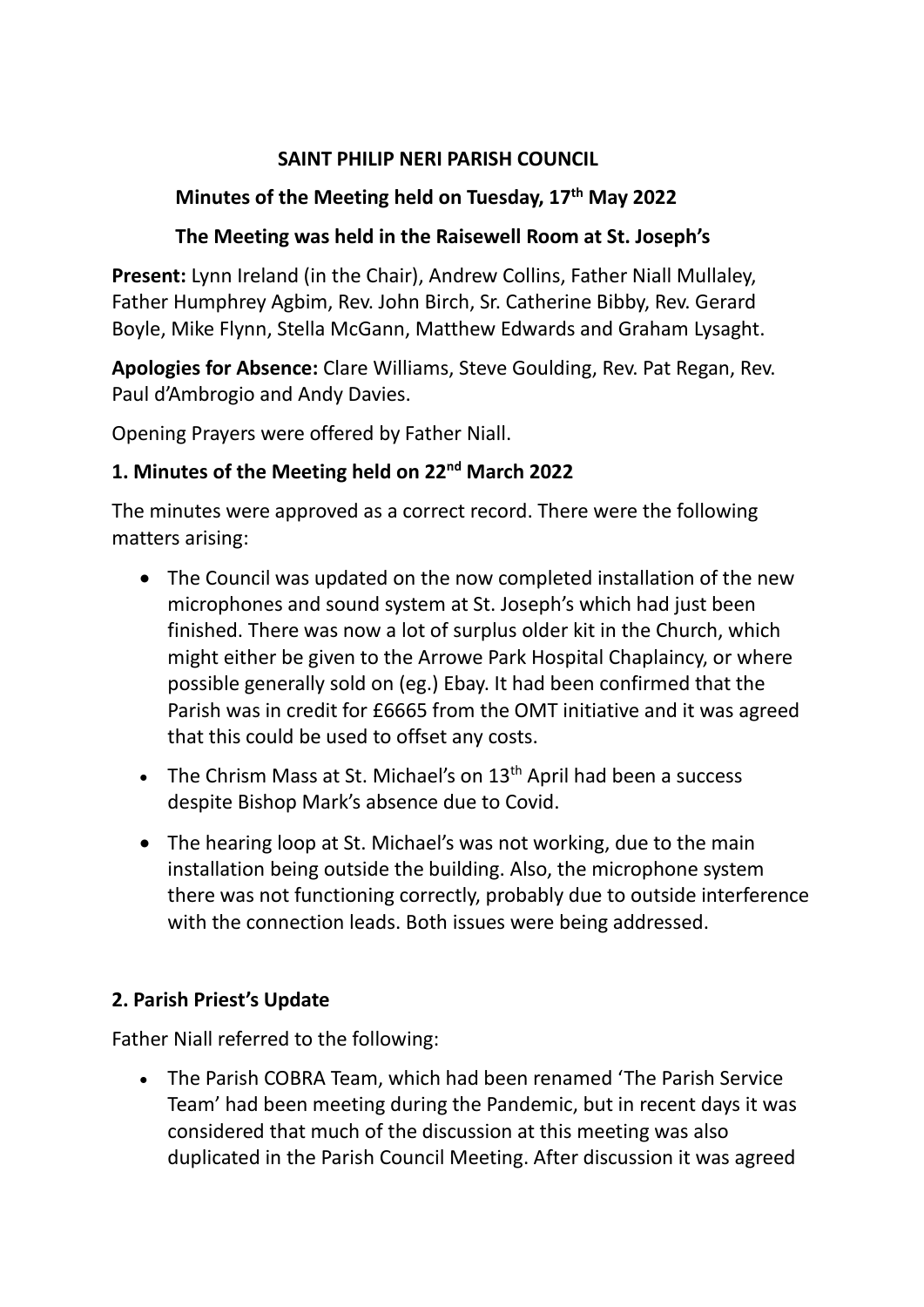that the Parish Service Team should be discontinued for the time being, and at the next Parish Council we could consider whether the role it had previously held was now being covered in other ways **{Action: Mike Flynn}**

• The First Holy Communion Mass arrangements were well in hand, with Masses taking place in both Churches, as follows:

St. Michael's: 14<sup>th</sup> May

St. Joseph's:  $21^{st}$  May and  $18^{th}$  June

- Consideration was being given to setting up Prayer Spaces for Peace locations in both Churches. These would involve separate space for Prayer, including the ability to leave notes and light candles. Maps of current conflict locations across the World would also be displayed. It was thought that these special areas might best be located on the left hand side of Church in St. Joseph's and on either side of the Altar at St. Michael's. It was agreed that this initiative should certainly proceed and that Fr. Niall would consult Revs. Gerard and John on the preferred locations in both Churches **[Action: Fr. Niall].**
- A drone inspection of the roof at St. Joseph's Church had been carried out, and we are awaiting the results of this to see if anything needed to be followed up upon.
- Work had started on the roof of the Parish Centre at St. Joseph's and although asbestos had been found, it was thought that the building could be repaired with a possible completion date in September. When asked about the funding for this Father Niall said it was being covered by the Shrewsbury Diocese Commercial Company (SDCC), which managed the business side of the Diocesan Parish Centre and Clubs. In partnership with our Diocesan Property Department and SDCC ways were being considered as to how we could better use the Parish Centre for Parish and Community events whilst maintain the commercial ventures. Further consideration would be given to this. Scaffolding and Security presences were now on site, and the position would be kept under regular review.

#### **3. Health and Safety Issues**

Steve had sent in some written comments about Health and Safety issues mainly at St. Michael's, as follows: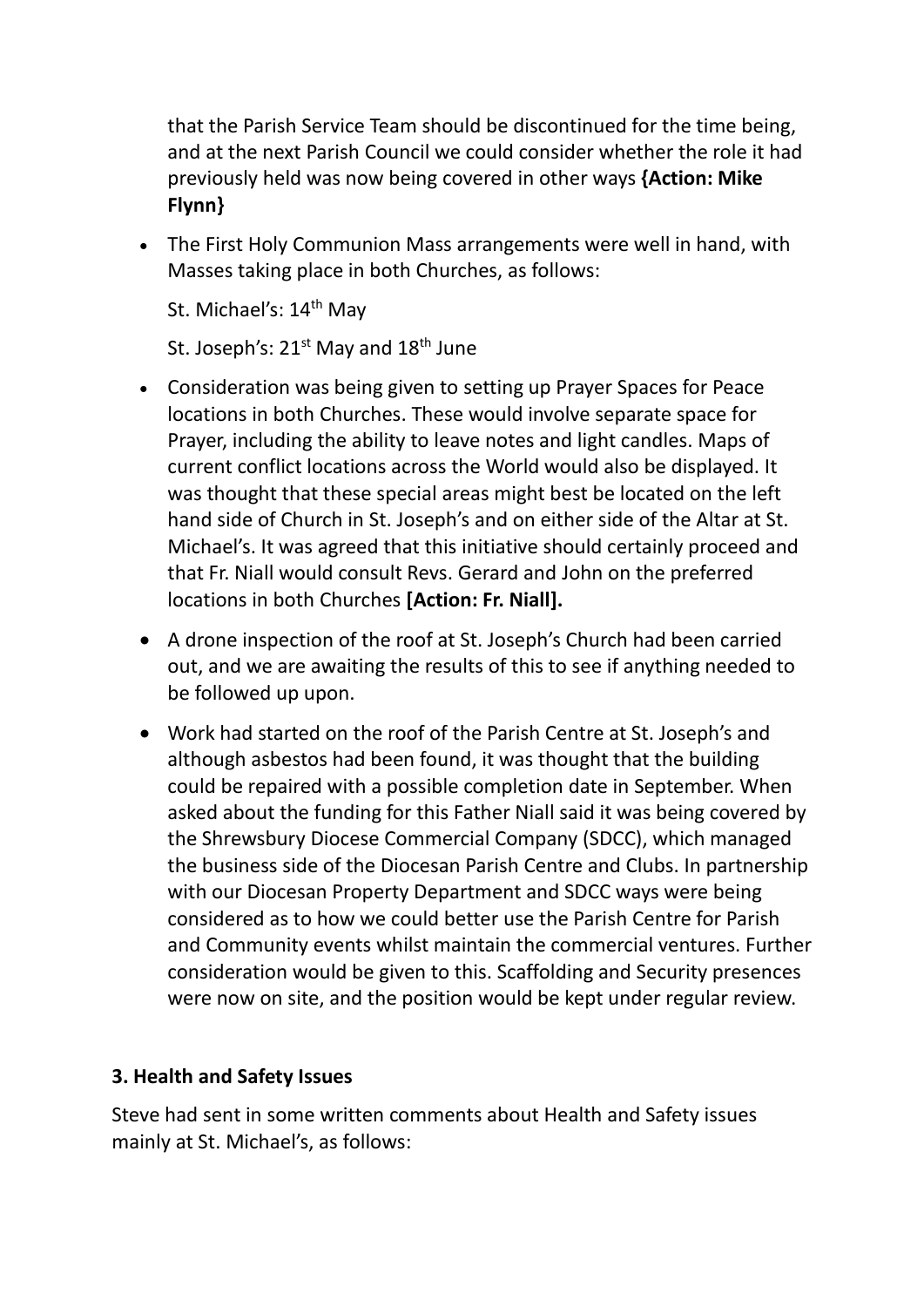- The new Fire Exit doors were now operational, but more work remained to be done on the glazing in the Lobby. Also, it was noted that the entry door into the back Sacristy required attention.
- The Boiler Room and the Electrical Switch Room were very full and both needed a good tidy up. It was suggested that some heavy duty shelving should be purchased to help with this, and that the Premises Team should be involved.
- The risk assessments previously carried out at the Old Presbytery should be reviewed and updated now that the premises were coming back more into use. There was also a need to focus on the Office which contained much probably redundant electrical/IT equipment.
- There was a need to revisit the Covid guidance as set out in the Newsletter, as for example the need to wear face masks could be left more to individual choice. It was agreed that the current wording should be examined and any preferred changes made **[Action: Fr. Niall].**
- Defibrillators had been installed at both Churches and congregations advised. It was felt it would be helpful to remind people of their availability **[Action: Fr. Niall].**

Steve had offered to join the new Premises Team despite his difficulty in attending meetings, which was gratefully agreed.

## **4. Safeguarding**

There were no issues to report.

## **5. Strategic Vision and Objectives for the Future**

There were many other pressures and changes arising currently in the Diocese due to several Clergy being on sick leave. This was causing us all to review the vision for our Parishes and areas. Accordingly, the proposed "Day of Recollection" and its timing was reviewed in great detail by the Council. In particular, the objectives for such a day were considered. These ranged from forming a new "vision" for the Parish and/or building on what had already been achieved. There was a need to involve the wider Parish in the future agenda and to become more outward looking. It was important that as many as possible should be reinvolved following the difficulties caused by Covid. This applied particularly to younger people, the Indian Community, other groups within the Parish and non – Catholics who also joined in Parish activities.

The meeting considered whether any of the responses to the Synod questionnaire could be used to help to design the day. It was noted that some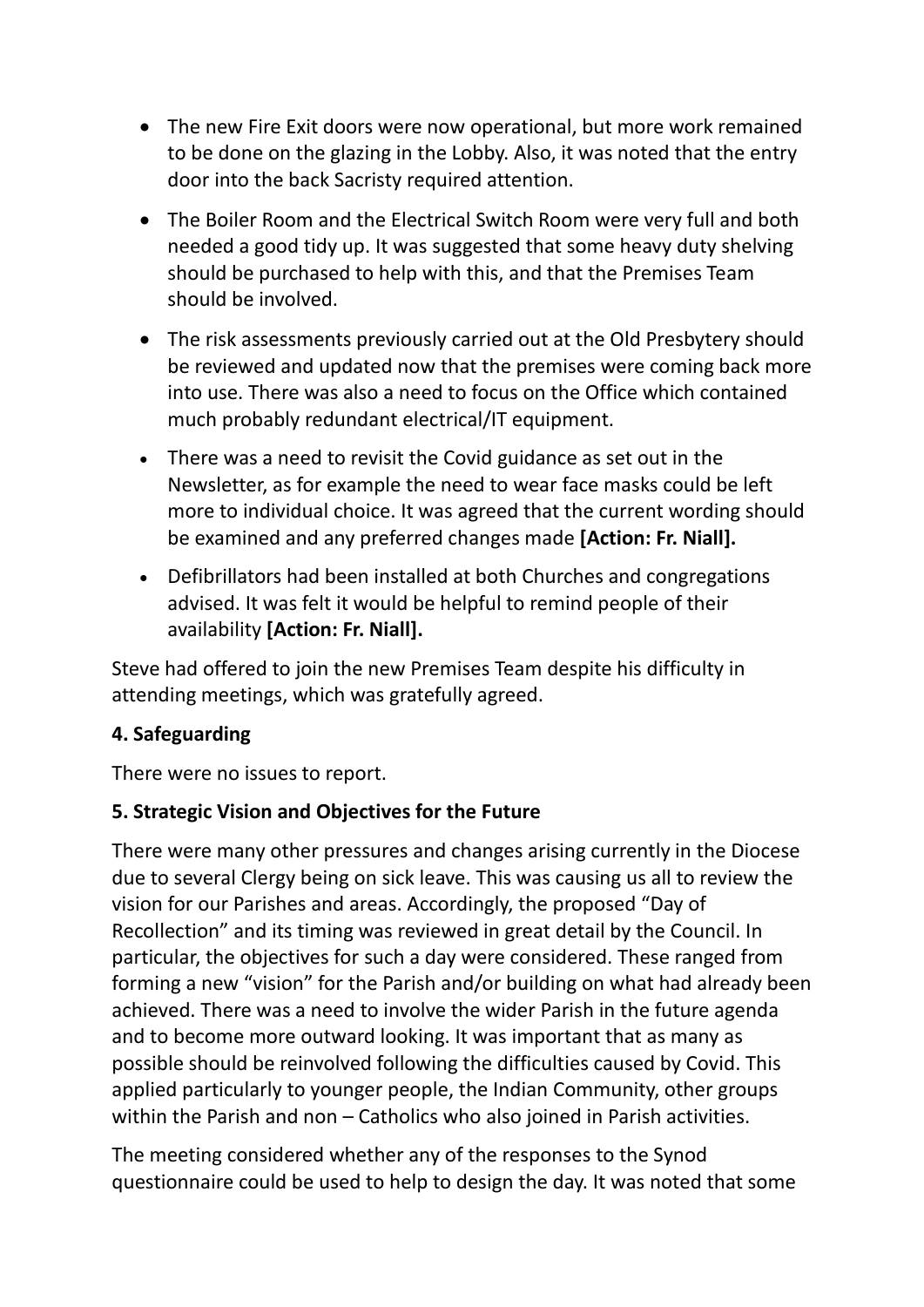from other local Parishes attended at both Churches. It was agreed that the main focus should be on the Parish community, how the community could take a range of matters forward and how best to reach out to others. Relaunching the "99" and "Alpha" courses following the pandemic could also play a part in taking forward these activities.

It was agreed that planning for a Day of Recollection should continue, based on a review of the Synod Topics, and the idea of what it means to be a Parish and how best to move things forward. A team would be needed to carry out this work, including initially some Parish Council members but, hopefully developing into a wider representation involving some of the communities mentioned above. Such a Steering Group would have to be established to take this forward, and Fr. Niall undertook to review and start the process **[Action: Fr. Niall].**

## **6. Development of Parish Structures and Teams**

The Council considered the reports back from the Teams which had met since the last meeting, as follows:

- The Liturgy Team continued to meet occasionally to help consider the detail of Special Services and Masses. It was suggested that the Sacristans from St Joseph's and St Michael's should attend these meetings **[Action: Fr. Niall].**
- The Social Team had been reconvened, and was preparing for the Queen's Platinum Jubilee celebration, which would be held at St. Michael's on Sunday 12<sup>th</sup> June following the 11am Mass. It was envisaged that this gathering would follow the format of the reopening event last year, with scout tents, entertainment and food involved. There would be no cost to those attending, although all were to be asked to bring cakes and their own drinks. An assessment was to be made of those Parishioners likely to attend by Stewards at all Masses over the weekend of 28/29<sup>th</sup> May. The Parish would underwrite any costs, which were to be identified and would be in line with the previous event last year **[Action: Andy Collins].**
- The Social Team had also agreed that the Fish and Chip Supper had been postponed and would now be held next year to coincide with St. George's Day around 22nd/23rd April 2023 **[Action: Andy Collins].**
- Lynn was continuing to look at the composition of the Premises Team, to include Steve, and also Graham. It was felt important that Gill and all of the Sacristans should be included. Lynn still needed to speak to Mary